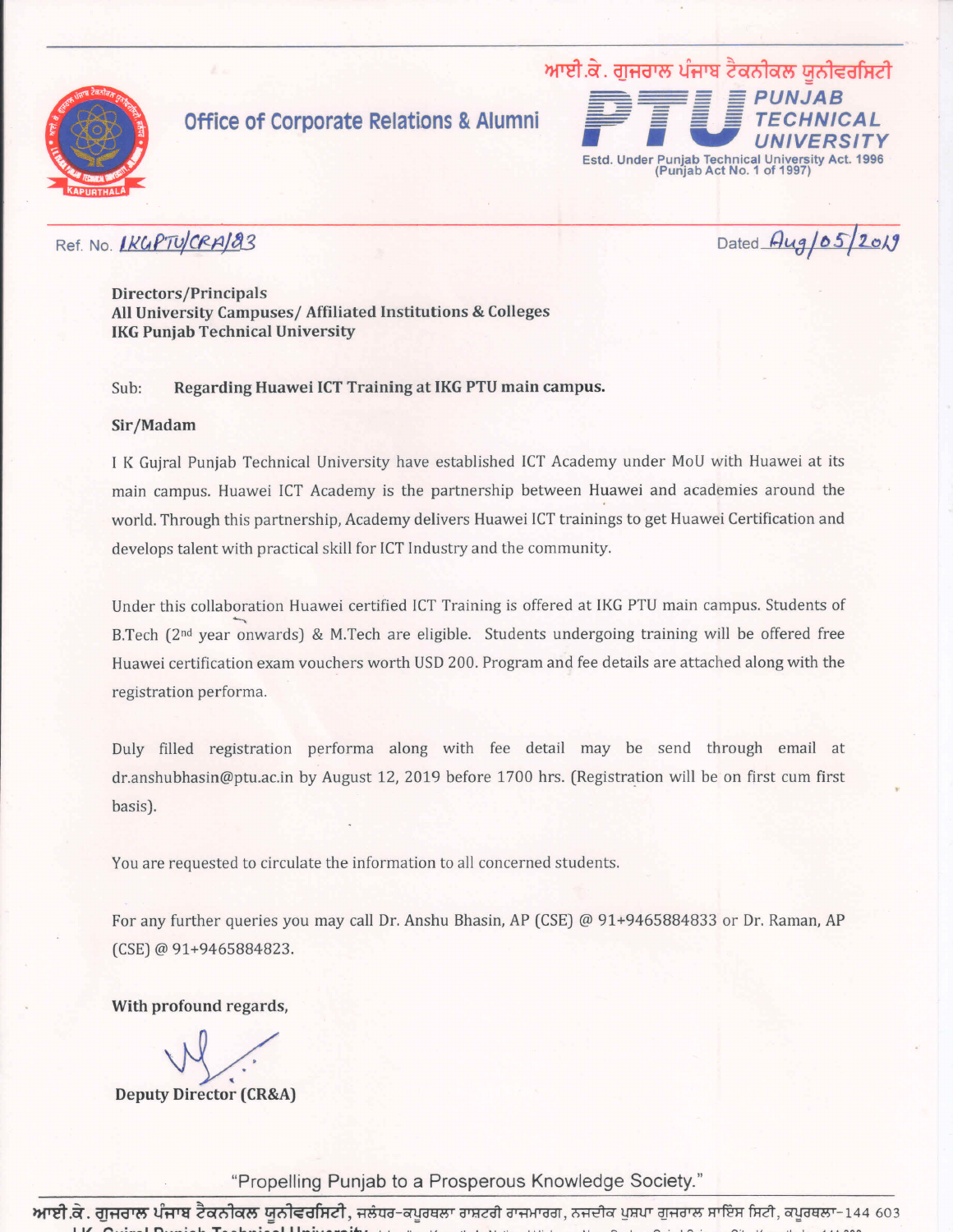

# A Brighter future with Huawei Certification

# A leading Global brandin Networking and Communication

## HIGHLIGHTS ofthe PROGRAM:

- Industry standard **ICT training** & certification for students (40 hrs Theory +40 Hrs. Practical)
- **Industry lab** within University premises
- **PhD qualified** Huawei certified faculty
- Better **projects** to students
- Better **placement opportunity** for registered candidates through JOB FAIR organised by Huawei
- Free Huawei certification Exam vouchers worth USD 200, under IKGPTU MoU for registered candidates
- Globally recognized industry certification increases job opportunities
- Sponsored abroad trip by Huawei for competition qualifying candidates

- e-learning materials
- Scenario based lab exercises ( Huawei Simulator)
- Videos (Covering key areas of knowledge in more detail)
- Certification exam mock preparation tests

### The Huawei Certification Course includes

# Eligibility:

- B.TECH. all streams except 1st Year
- M.TECH all streams

### Important:



- Payment:DD in favour of "The IKG Punjab Technical University " ,payable at kapurthala /NEFT/ IMPS/POS (at main campus)
	- Acc no. : 50100038234222
	- IFSC code : hdfc0003402

|                                                                                                                                                                                                                                | Registration forms along with fee receipt should be deposited/emailed by |                                                                                                                                      |
|--------------------------------------------------------------------------------------------------------------------------------------------------------------------------------------------------------------------------------|--------------------------------------------------------------------------|--------------------------------------------------------------------------------------------------------------------------------------|
| $\begin{array}{ccccccccccccccccc} \bullet & \bullet & \bullet & \bullet & \bullet & \bullet \end{array}$<br>$\begin{array}{ccccccccccccccccc} \bullet & \bullet & \bullet & \bullet & \bullet & \bullet & \bullet \end{array}$ | 12th August: 5.00pm                                                      | $\bullet\quad \bullet\quad \bullet$                                                                                                  |
| $\begin{array}{ccccccccccccccccc} \bullet & \bullet & \bullet & \bullet & \bullet & \bullet & \bullet \end{array}$                                                                                                             | Email id: dr.anshubhasin@ptu.ac.in                                       | $\begin{array}{ccccccccccccc} \bullet & \bullet & \bullet & \bullet & \bullet \end{array}$<br>$\bullet\quad\bullet\quad\bullet\quad$ |
| $\bullet\quad\bullet\quad\bullet\quad\bullet\quad\bullet\quad$<br>$\bullet\hspace{0.4cm}\bullet\hspace{0.4cm}\bullet\hspace{0.4cm}\bullet\hspace{0.4cm}\bullet$                                                                | Office: Deptt. of CSE, Room No. - F509                                   | $\begin{array}{ccccccccccccc} \bullet & \bullet & \bullet & \bullet & \bullet \end{array}$                                           |



5 Hrs. Weekend Classes